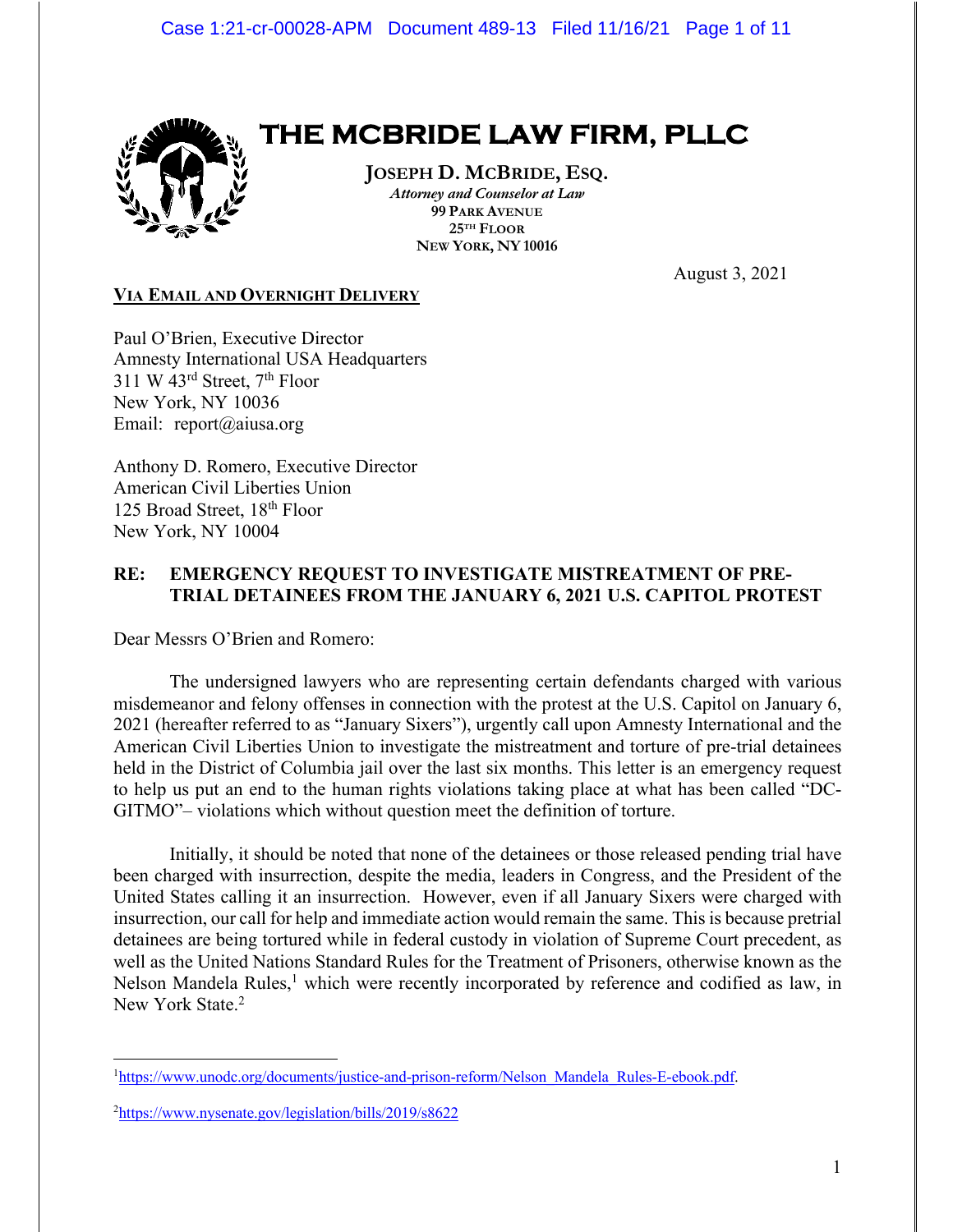# **A. THE UNITED STATES SUPREME COURT PROHBITS PUNISHMENT OF PRETRIAL DETAINESS**

The Supreme Court of the United States has ruled that pretrial detainees, unlike convicted persons, cannot be punished at all, never mind maliciously and sadistically.3 Despite this legal standard, the harsh reality is that January Sixers are being held in DC-GITMO in violation of their constitutional and human rights. January Sixers are routinely denied the right to confer with their counsel, as well as obtain and maintain their legal paperwork. They are also are being beaten, sleep deprived, denied medical care, regular shower access, haircuts<sup>4</sup>, shaves, and held in solitary confinement for long periods of time. This is unprecedented, unconstitutional, un-American, offensive to all standards of common decency, illegal, and wrong.

# **B. SOLITARY CONFINEMENT IS TORTURE UNDER STANDARDS SET FORTH BY THE UNITED STATES AND THE UNITED NATIONS**

The United Nations' Nelson Mandela Rule defines solitary confinement as "the confinement of prisoners for 22 hours or more a day without meaningful human contact."5 The ACLU's Federal Anti-Solitary Taskforce (FAST) classifies Solitary confinement as torture because it (1) causes immense suffering, (2) devastating mental, physical, and emotional harm, and (3) has directly caused the deaths of far too many people.<sup>6</sup>

United States Senator Elizabeth Warren, in her October 31, 2019 letter to the Department of Homeland Security's Officer for Civil Rights and Civil Liberties, used the United Nations' finding that solitary confinement is torture,<sup>7</sup> as justification to call for an investigation into the Federal Government's use solitary confinement against pretrial detainees. As well as the government's hinderance of previous investigations examining the abuse of detainee civil rights and liberties.8

<sup>3</sup> *Kingsley v. Hendrickson*, 576 U.S. 389 (2015).

<sup>4</sup> Upon information and belief, as of August 2, 2021, January Sixers must be vaccinated to obtain a haircut, and professional appearance in Court, where 2 of the 40 individuals on the Patriot Unit are vaccinated.

<sup>5</sup> https://www.solitaryconfinement.org/un-nelson-mandela-rules

<sup>6</sup> https://www.aclu.org/report/blueprint-ending-solitary-confinement-federal-government

<sup>7</sup> United Nations Report, "Seeing into Solitary: A Review of the Laws and Policies of Certain Nations Regarding Solitary Confinement of Detainees," https://www.weiI.com/~/media/files/pdfs/2016/un special report solitary confinement.pdf.

<sup>8</sup> *See* U.S. SENATOR ELIZABETH WARREN, letter to Department of Homeland Security's Office of Civil Rights and Civil Liberties addressing the improper use of solitary confinement on detainees, (October 31, 2019), attached as AI ACLU 1.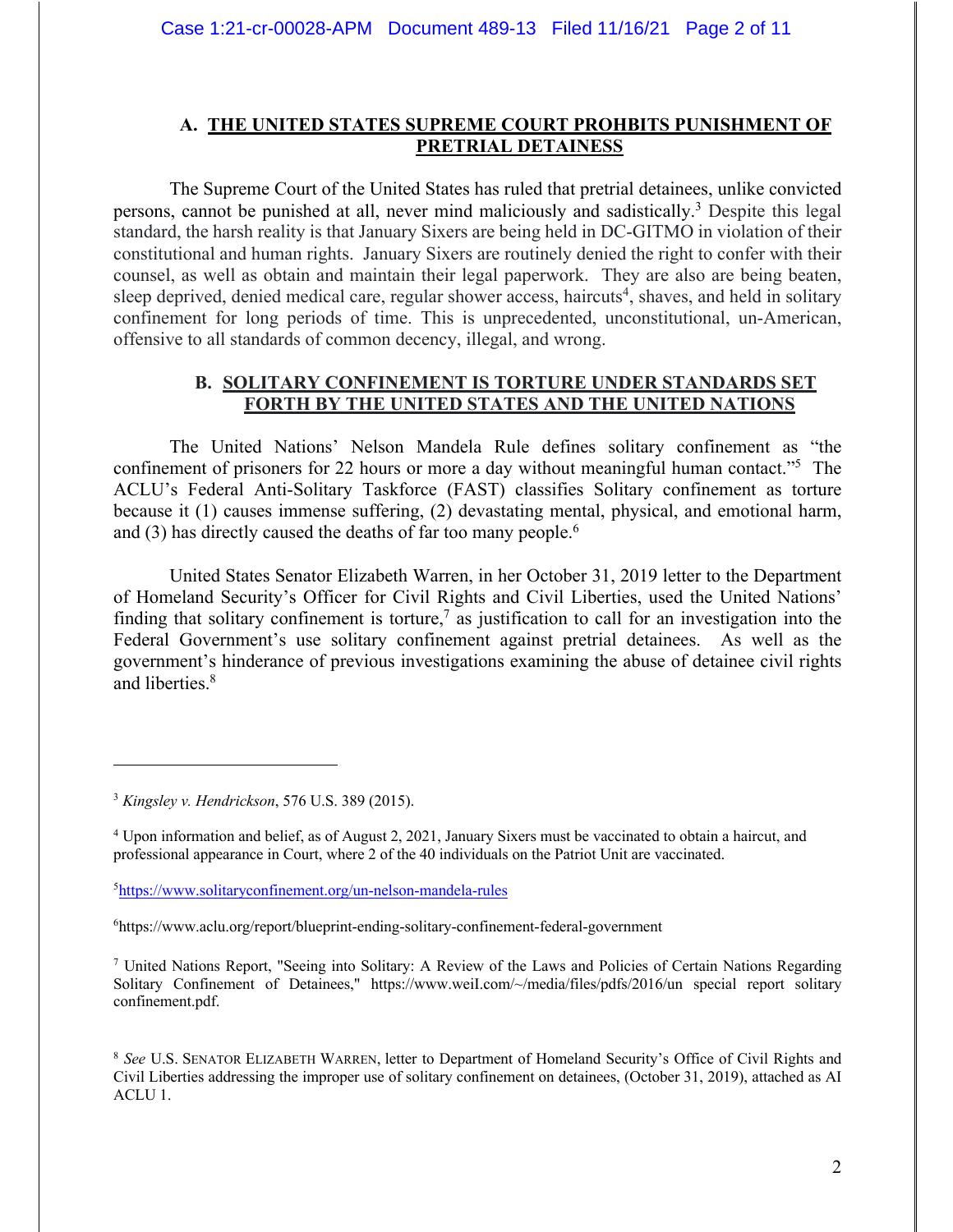On June 16, 2021, I published an article on LinkedIn Pulse Titled *"American citizens are being tortured right now within five miles of the White House. Tell me… are you okay with this?"9* The purpose of that article was to sound the alarm on the very real fact that pretrial detainees are being tortured while in federal custody in violation of their constitutional and human rights.<sup>10</sup>

On July 24, 2021, the following four members of Congress: Rep. Paul A, Gosar, D.D.S., Rep. Matt Gaetz, Rep. Louie Gohmert, and Rep. Marjorie Taylor Green wrote a letter to Attorney General Merrick Garland requesting a meeting on July 27, 2021, during which the conditions of confinement that pretrial detainees are enduring at DC-GITMO would be discussed.<sup>11</sup> Their requests have yet to be answered.

Since that time, these same members of Congress held a press conference outside of DC-GITMO on July 29, 2021, where they were harassed and publicly shouted down. These members of Congress attempted to enter the facility and demanded to inspect it, or at least discuss their concerns with prison officials. DC-GITMO officers responded by locking the doors and barring entrance into the facility.

These events are deeply troubling. Those currently seated in the highest positions of power in the United States Federal Government have refused to investigate or acknowledge the human rights violations taking place in DC-GITMO. 12 As such, we are turning to both your organizations for immediate help.

The purpose of this correspondence, therefore, is to urgently request an immediate investigation into the Federal Government's use of solitary confinement and various human rights violations against pretrial detainees charged with January Sixth related crimes.

<sup>9</sup> *See* JOSEPH MCBRIDE, ESQ., *American citizens are being tortured right now within five miles of the White House. Tell me… are you okay with this*?, (June 16, 2021), attached as Exhibit 2.

<sup>&</sup>lt;sup>10</sup>The aforementioned article was widely circulated across the Internet for over a month before being banned by LinkedIn for violating community guidelines on July 20, 2021, directly after McBride's appearance on CNN's New Day with John Avalon, during which, McBride informed the public that January Sixers were being tortured in DC-GITMO. McBride asked the nation the following question: ". . . are you okay with pretrial detainees being tortured?".

 $<sup>11</sup>$  Letter to A.G. Garland addressing status of investigations related to conditions of confinement at D.C. Jail,</sup> attached as Exhibit 3

<sup>12</sup>https://www.politico.com/news/2021/04/19/capitol-riot-defendants-warren-483125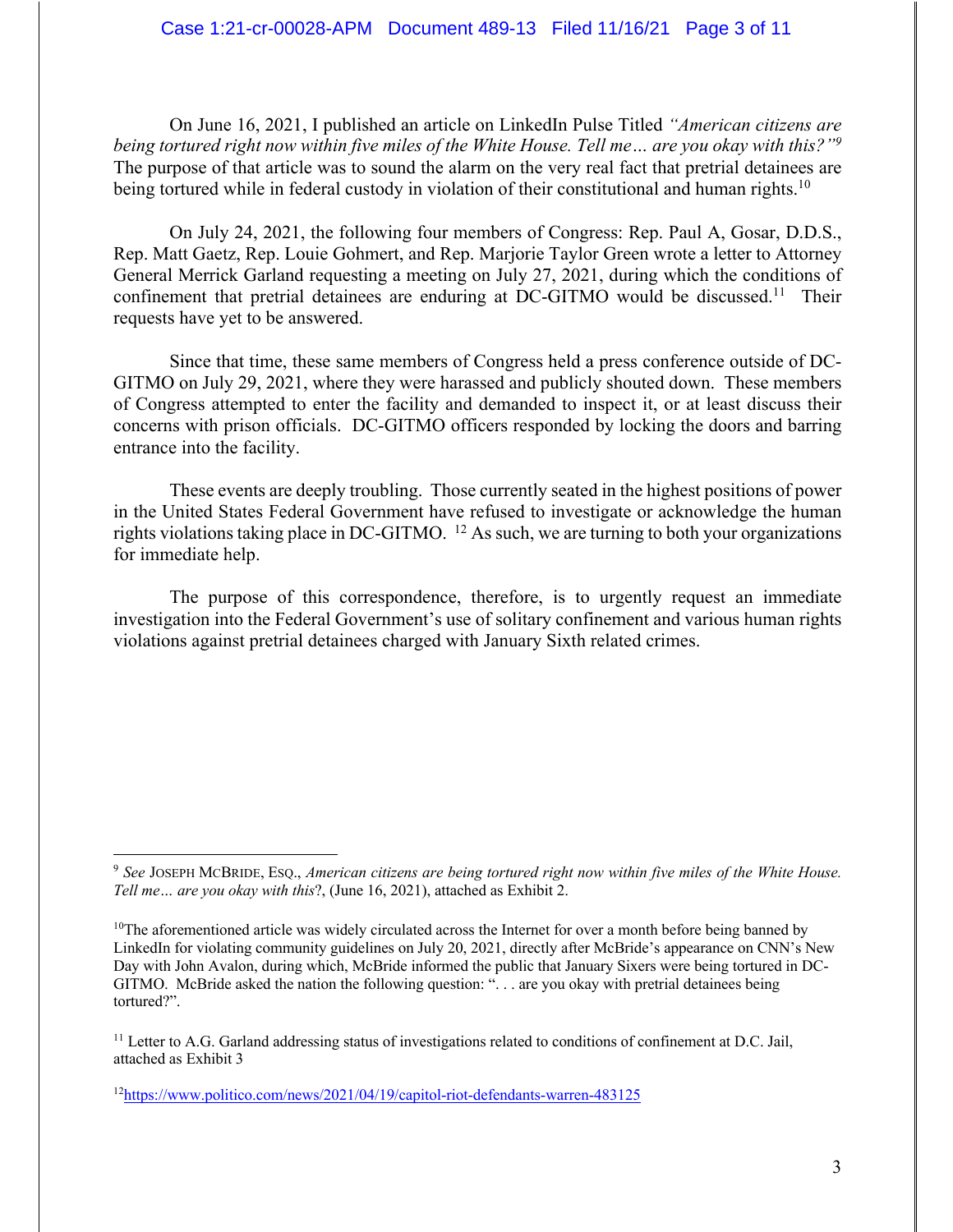# **C. THE NELSON MANDELA RULES**

The Nelson Mandela Rules<sup>13</sup> state that all prisoners shall be treated with the respect due to their inherent dignity and value as human beings. No prisoner shall be subject to, and all prisoners shall be protected from, torture and other cruel, inhuman or degrading treatment or punishment, for which no circumstances whatsoever may be invoked as justification. (Rule 1). There shall also be no discrimination on the grounds of race, religion, or political opinion. (Rule 2).

The Rules also state that in order to a maintain a good appearance and self-respect, facilities shall provide for the proper care of the hair and beard, and men shall be able to shave regularly. (Rule 18) Sanitary installations shall be adequate and regular shower access given. (Rule 16). And all parts of the prison shall be kept clean at all times. (Rule 17).

Every prisoner shall be given wholesome food of nutritional value at normal hours for health and strength. And drinking water shall be made available to the prisoner whenever he or she needs it. (Rule 22). All prisoners shall be given access to regular health care services. (Rules 26 & 27).

General living conditions addressed in these rules, including those related to light, ventilation, temperature, sanitation, nutrition, drinking water, access to open air, physical exercise, personal hygiene, health care, and adequate personal space, shall apply to all prisoners without exception. (Rule 42).

In no circumstances may restrictions or disciplinary sanctions amount to torture or other cruel, inhumane or degrading treatment or punishment. Prolonged solitary confinement is prohibited. Placement of a prisoner in a dark cell is prohibited. Discipline shall not include a prohibition against family contact. Corporal punishment and collective punishment are prohibited. (Rule 43).

Solitary confinement is defined as the confinement of a prisoner for 22 hours or more a day absent meaningful human contact. Prolonged solitary confinement is defined as a period of solitary confinement for more than 15 days. (Rule 44).

Solitary confinement shall be used only in exceptional cases as a last resort, for the shortest possible time, and subject to independent review. (Rule 45). The imposition of solitary confinement is prohibited against prisoners with mental or physical disabilities when their conditions would be exasperated by such measures. (Rule 45)

<sup>&</sup>lt;sup>13</sup> Nelson Mandela Rules, Attached as Exhibit 4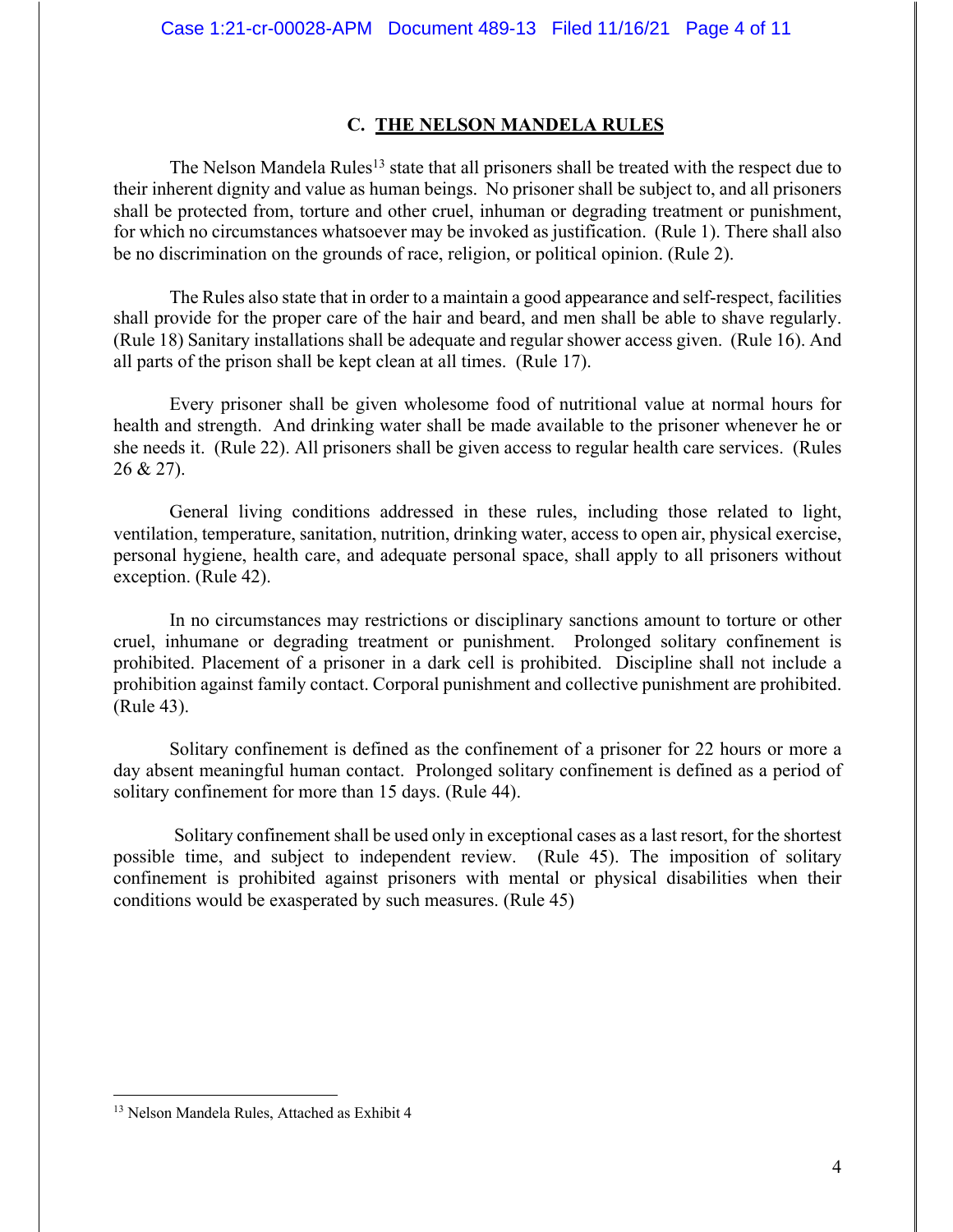# **D. THE HORRIBLE CIRCUMSTANCES UNDER WHICH JANUARY SIXERS ARE BEING HELD VIOLATE THEIR CONSTITUTIONAL AND HUMAN RIGHTS**

January Sixers are regularly being held in solitary confinement for 22 or 23 hours a day in DC-GITMO. Dubbed the Patriot Unit, this previously defunct part of DC-GITMO, was reopened specifically to house January Sixers. To put it mildly the facility is disgusting. Black mold, brown drinking water, and poor ventilation are but a few of the problems with the facility itself.

The way that staff treats the detainees is brutal and denies them their civil rights. If a detainee speaks up, the guards lock everyone down. If a lawyer speaks out against the jail or the government, the guards lock everyone down. And when the jail really wants to punish, it uses COVID-19 as a cover to lock everyone down for weeks at a time. This means, at best, detainees have 1 hour each day out of their cells to attend to their personal needs.

The detainees are also regularly harassed, publicly abused, and threatened by the guards during their "recreational time." Those January Sixers who have the courage to speak up about the conditions of confinement are immediately sent to "The Hole" where they are locked up in a small cell for 24-hours per day, cut off from all meaningful human contact, their families, and their counsel for weeks and even months at a time. They are also denied the right to regularly shower, shave, and cut their hair. Even timely access to medical care is weaponized and denied as a means to punish, control, and break down pretrial detainees being held in DC-GITMO's Patriot Unit.

My client, Richard Barnett, who did not assault any Capitol Police or destroy any property, was detained by the federal government for 109 days before being released over the objections of the Justice Department since he was neither a danger to society nor risk of flight. His crime was putting his feet on one of Nancy Pelosi's desks at the request of a press photographer.

Richard spent the entirety of his time at DC-GITMO in solitary confinement enduring disgusting unsanitary conditions that include the presence of black mold inside the cell where he was being held in solitary confinement, as well as beatings, sleep deprivation, getting robbed of his belongings, and various psychological and emotional abuses– including the denial of timely medical care, and threats toward his wife. Barnett filed ten grievances against staff for these offenses, none of them were unanswered, and each one resulted in swift punishment and retaliation by the guards. $14$ 

<sup>14</sup> *See* March 1, 2021 grievance filed by Richard Barnett against an officer that *"refused to give his name but he identified himself as, Nebo's cousin. He said he was going to make me his bitch. Said I had a pretty mouth and called my wife by name and said he was getting on a plane to go sexually assault her and we were inbreeds from Arkansas",*  attached as Exhibit 5.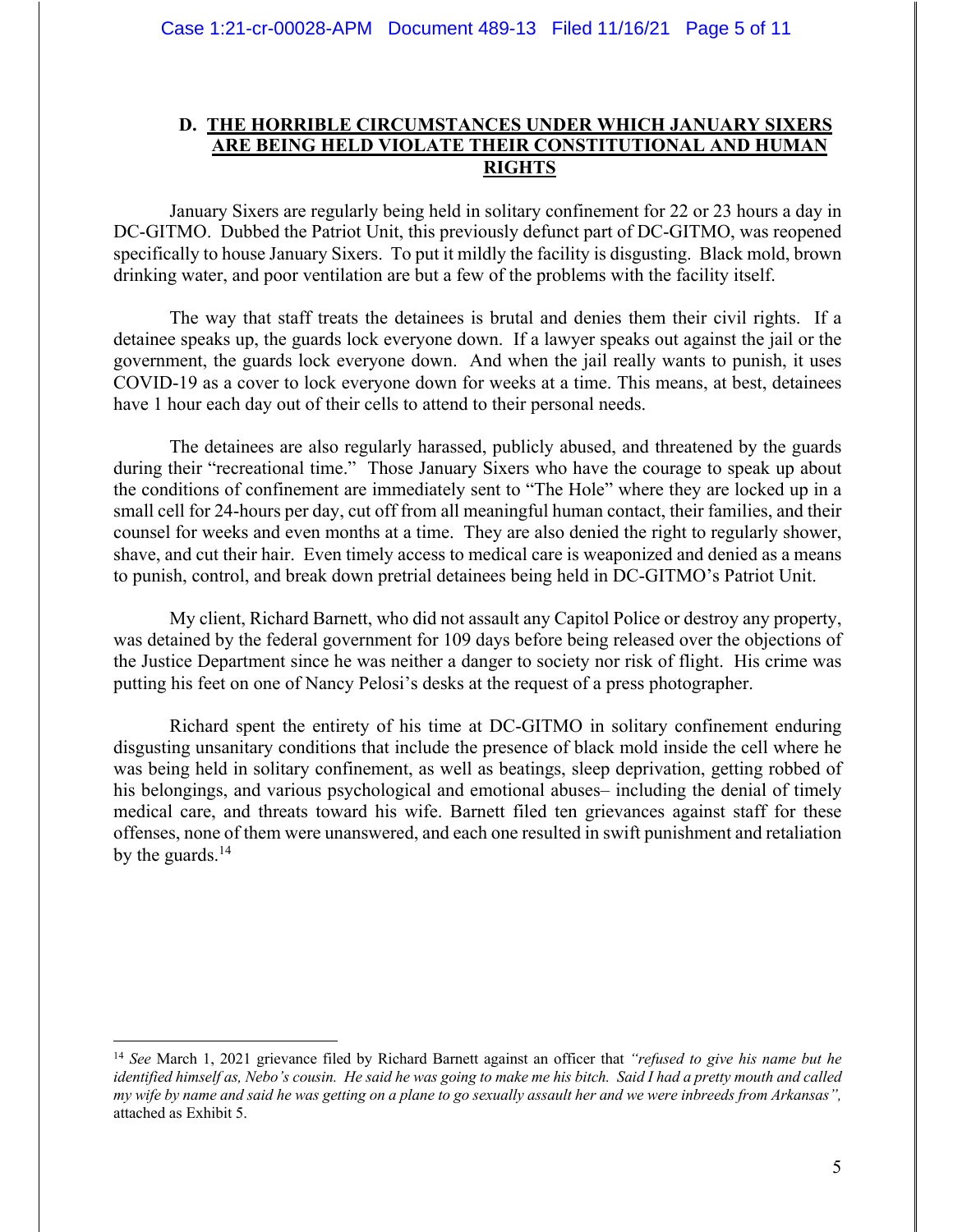#### **E. SPECIFIC INCIDENTS OF TORTURE**

Richard Barnett was regularly tortured during his time in DC-GITMO. TORTURE INCIDENTS 1-3 illustrate the seriousness of these allegations with respect to Richard Barnett, but do not account for the multiple other incidents which have not been recorded in this document.

#### **TORTURE INCIDENT #1**:

A prison guard approached Richard and made a sexually threatening comment, one that could easily be construed as a threat to sexually assault Richard. The guard then called Richard's wife by her first name and told Richard that he was going to get on a plane to Arkansas where he would sexually assault her as well. Richard filed a Prison Rape Elimination Act (PREA) complaint. Richard's complaint was not properly considered. He was instead retaliated against in three different ways.

First, Richard was taken to SMU A, which is separate 24-hour lock down area known as "the hole." Second, at some point, Richard was taken through an underground tunnel to an area of the Jail where local DC prisoners are held. There the inmates threatened to assault, slash, and murder Richard for three days. Third, Richard was taken to SMU, B, also known as the second hole, where he remained in prolonged solitary confinement for the next several weeks.

## **TORTURE INCIDENT #2**:

Richard's time at DC-GITMO was filled with anxiety, uncertainty, and a high level of stress. One day, Richard began to feel tightness in his chest, pain in his left arm, and thought that he was having a heart attack, as such, he called for "help!" A guard came over to his cell, looked at Richard, and then proceeded to mock and laugh at him. Richard, thinking he was dying called out for a female staff member that was within screaming distance. She heard Richard's screams and said she would get help. Richard laid there for a significant period of time— certainly enough time for him to die. Richard eventually received medical attention and was given an EKG. Richard still does not know to this day whether or not he had a heart attack.

Richard was still ill when he was returned to his cell. He asked the guards to check in on him to make sure he was okay. Richard eventually fell asleep. The guard who laughed at him earlier, decided to pound on the glass door to Richard's cell for no other reason than to harass him. This startled Richard so badly that he stood up fast, but because he was still not well, he fainted and hit his head on the sink. The guard saw this happen and left Richard a second time. Richard woke up with massive swelling and was bleeding from his head. Richard once again found himself screaming for medical attention for almost an hour until help came.

Richard filed a grievance against the abovementioned officer who had been treating him badly and that officer was removed from Richard's area. However, and for reasons we still do not understand, that officer returned to Richard's area about a month later, and on his very first day back falsely accused and charged Richard with misconduct. Richard was thrown in the hole and robbed of his personal belongings as a result. Richard stayed in the hole for approximately 2 weeks.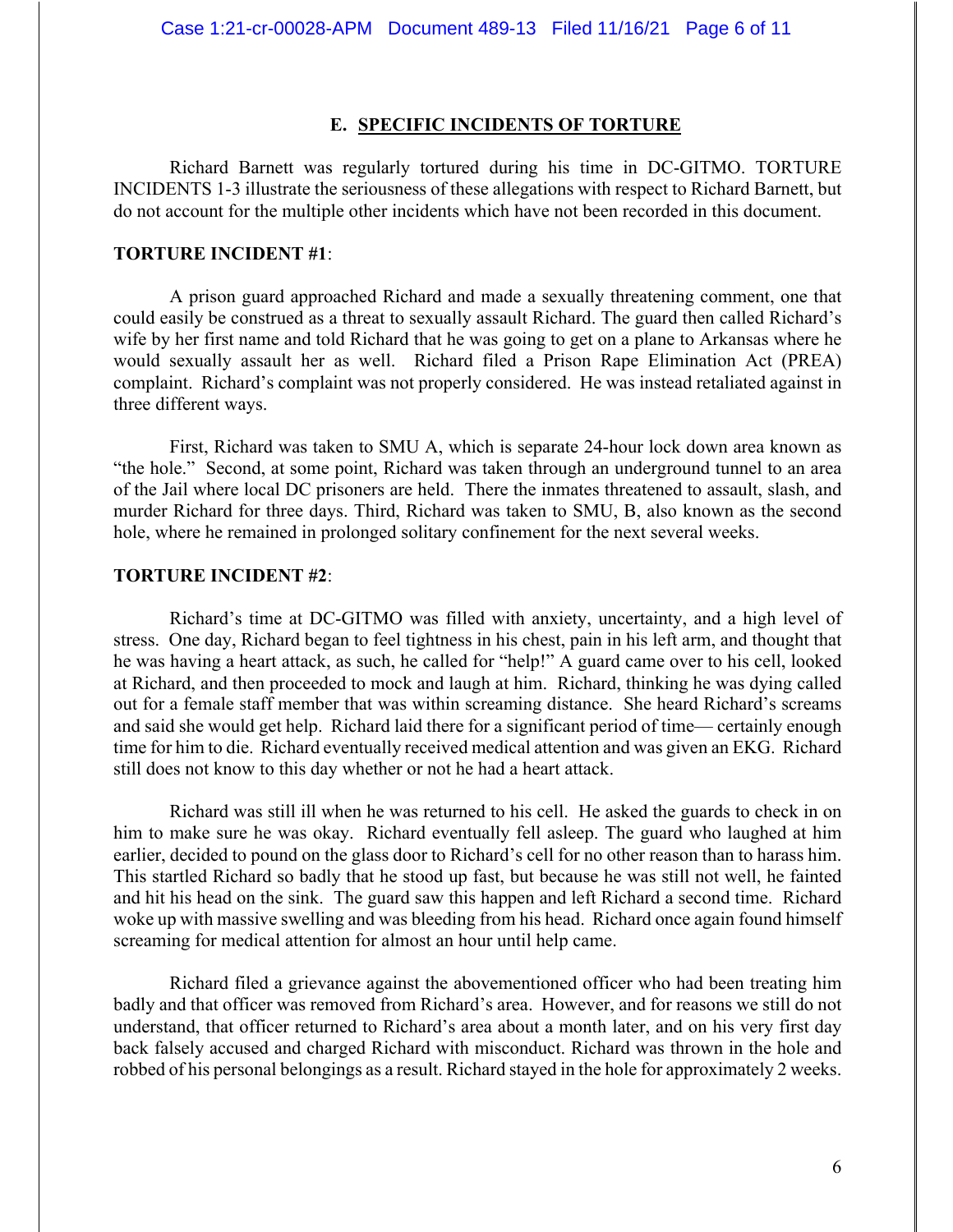#### **TORTURE INCIDENT #3**:

DC-GITMO has been using COVID-19 as a justification to keep January Sixers in 23-hour lockdown for months at a time. Because of COVID, both officers and detainees are supposed to stay masked in the common areas. One day Richard asked an officer who was in close proximity to him to wear his mask. That officer responded by verbally abusing and threatening Richard publicly in front of many witnesses, including family members who heard the commotion on the other end of the phones. Richard was ordered back to his cell where he opened a book and began to read.

Richard's cell door opened at some point and a group of approximately nine officers told Richard to exit his cell. Richard told them he had done nothing wrong and extended his hands to be cuffed. Richard was cuffed and shackled. He was verbally abused and threatened with mace. The guards jerked Richard back and forth with great force. Richard objected to the way he was being treated. One of the guards yelled "Take him down!" And in that moment, Richard Barnett, a sixty-year-old pretrial detainee with no criminal record was lifted off of his feet by his shackles and slammed shoulder and head first into the concreate floor.

Richard was then charged by the officers with inciting a riot. Richard asked for a hearing. He won the hearing, and was ordered back to the Patriot Unit as a result. The guards disregarded this order and kept Richard in the hole for multiple additional weeks up until the day he was released.15

#### **TORTURE INCIDENT #4**:

Edward Jacob Lang, a January Sixer, has been held in the hole in 24-hour a day solitary confinement on three separate occasions, totaling more than three months. Lang's physical abuse includes being dragged, shoved, denied regular shower access, and getting an entire can of mace in his face, while standing inside of cell with photos and a bible in his hand. Lang's other abuses include sleep deprivation, verbal abuse, and being denied the right to counsel. Just recently, Lang was taken to The Hole, where he remained for two straight months, without a single disciplinary ticket. After being taken out of The Hole, he received a hero's welcome upon returning to the Patriot Unit. Within 14 hours of being back on the Patriot Unit, the guards opened his' cell door, and maced him directly in his eyes. When Lang was maced he was standing in his cell with a bible in one hand and family photos in the other. He then was brought back to The Hole, where he remains today.

This is torture.

<sup>15</sup> *See* April 19, 2021, grievance filed by Richard Barnett marked SMU-B asking why he is still being held in solitary despite winning his hearing and being ordered back to the Patriot Unit, Attached as Exhibit 6.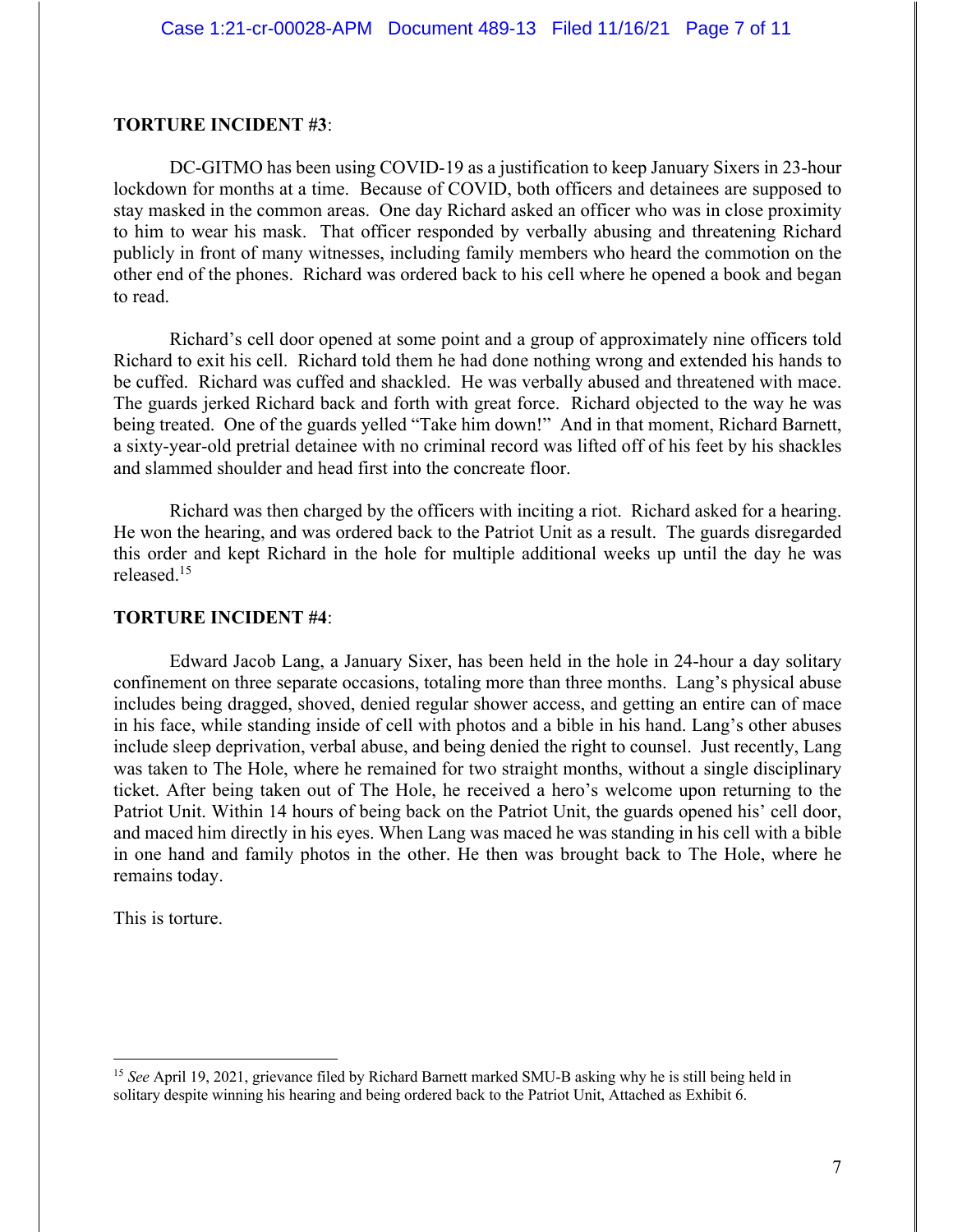#### **TORTURE INCIDENT #5**:

What about the case of Scott Fairlamb, the New Jersey Gym owner, who has been reported to have been in federal custody since January, 2021, and "stays 23.5 hours daily in his cell".**<sup>16</sup>** Newsweek reported that Fairlamb "was diagnosed with leukemia shortly after his MMA debut at Ring of Combat 31 in September 2010 [and] [i]n 2014, Fairlamb opened Fairlamb Fit, a gym in Pompton Lakes, New Jersey."17 Fairlamb ha**s** been detained since January 22, 2021, and during such time he has yet to see his family, lost his business which is his family's main source of **i**ncome. <sup>18</sup> While in jail, he suffered a heart attack, has to continue to fight Leukemia with daily chemo pill treatment, all while being locked in my cell for more than 23 hours straight every other day.19 This is torture.

#### **TORTURE INCIDENT #6**:

Has the world forgotten Emmanuel Jackson, who according to court filings "was a homeless, 20-year-old high school student. . . with Autism, an IQ of 75, and a processing speed index of 62.5."20 The D.C District Court eventually granted Jackson pretrial release after finding Jackson to have severe "intellectual disability".<sup>21</sup>

Jackson was repeatedly being tortured by the guards while detained in DC-GITMO because he is a Black January Sixer. One time in particular he was ferociously maced and dragged to the hole after asking for some kind of assistance. According to Richard Barnett, Jackson was maced so intensely that the overflow of the chemical agent poured into Barnett's cell, resulting in Barnett choking as well. This is torture.

<sup>16</sup> *See* JENNIFER JEAN MILLER, *NJ Gym Owner Charged In Capitol Riot Spends 23.5 Hours in Cell*, available at https://patch.com/new-jersey/hopatcong-sparta/nj-gym-owner-charged-capitol-riot-spends-23-5-hours-cell (last visited August 3, 2021).

<sup>17</sup> *See* JEFFERY MARTIN, *Former MMA Fighter Scott Fairlamb Charged With Punching Cop in Capitol Riots*, available at, https://www.newsweek.com/former-mma-fighter-scott-fairlamb-charged-punching-cop-capitol-riots-1563847 (last visited August 3, 2021).

<sup>18</sup> *See* https://www.givesendgo.com/j6patriotrelief

<sup>19</sup> *See* https://www.givesendgo.com/j6patriotrelief

<sup>20</sup> *See US v. Jackson*, 1:21 – CR- 00395 (TJK) at ECF Doc. 10, p. 3

<sup>21</sup> *See* BREAKING: Judge Beryl A. Howell releases mentally-ill Capitol insurrectionist Emanuel Jackson pending trial. His severe "intellectual disability" was a key factor in her decision, available at, https://www.reddit.com/r/CapitolConsequences/comments/lwdhrm/breaking\_judge\_beryl\_a\_howell\_releases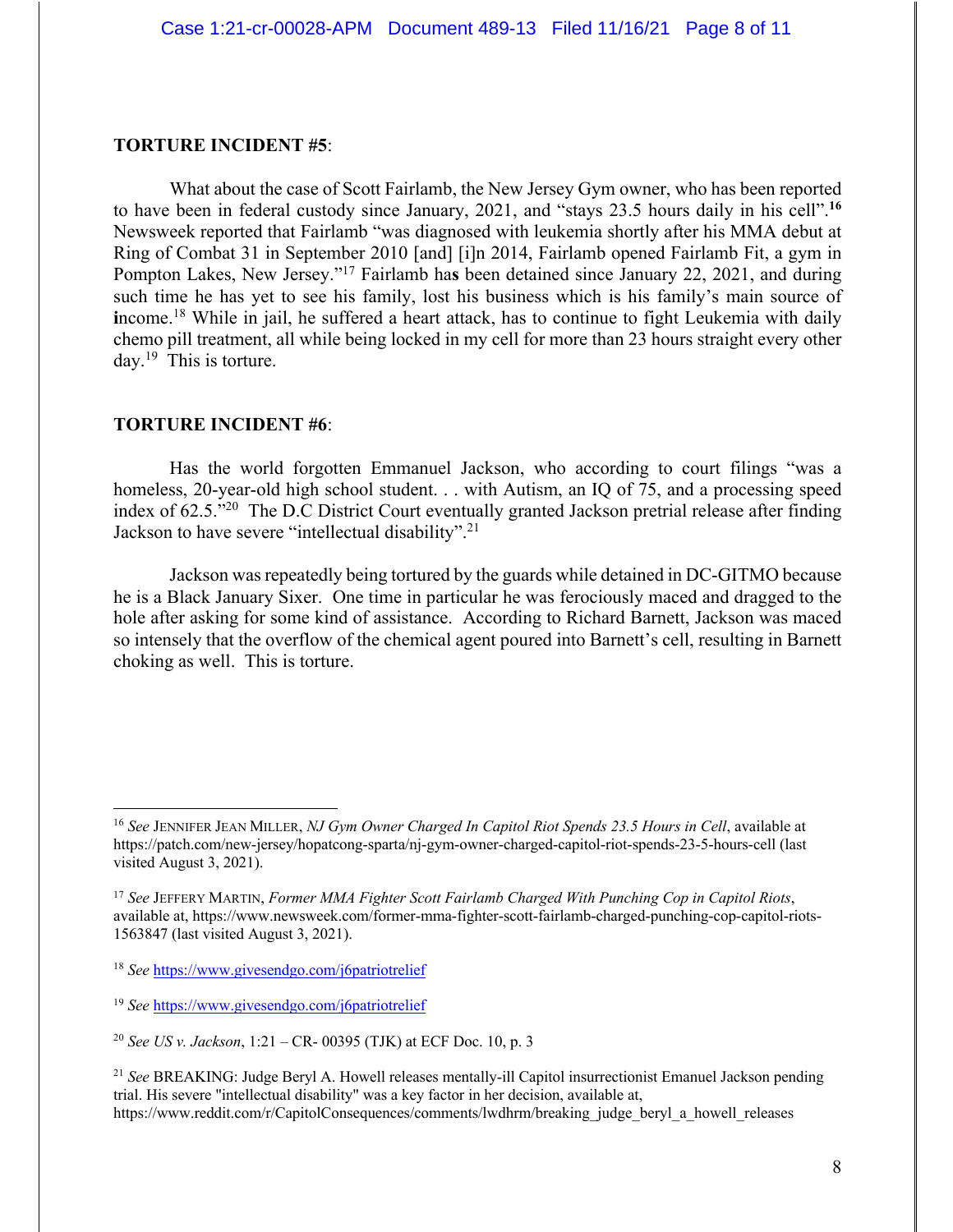#### **TORTURE INCIDENT #7**:

Has the world also forgotten about the multiple news reports of the beating Ryan Samsel took while in DC-GITMO? Samsel's allegations include the claim that DC-GITMO guards ziptied his hands behind his back and beat him so badly that he will never again be the same. As corroborated in court documents which state:

> Mr. Samsel is to undergo a major surgery and is concerned about his recovery where he is currently housed. Currently, Mr. Samsel is detained and locked down for 24 hours a day. While on lockdown, it is common for Ms. Samsel to not have contact with a corrections officer for several hours. The concern arises regarding Mr. Samsel's safety post-surgery for the lack of care and Central Virginia Regional can provide.

(*See US v. Samsel*, 1:21-MJ-00188(ZMF) at ECF Doc. 41, p. 2).

The D.C. District Court has recognized Samsel's medical concerns for months now, and recently ordered that: "the court will continue to work with the parties to locate the best available medical care for the defendant.<sup>22</sup> Despite this, Samsel alleges that he remains in solitary confinement to this day.

# THIS IS TORTURE.

# **F. APPLICATION OF THE NELSON MANDELLA RULES**

Application of the Nelson Mandela Rules to these troubling facts leads to one conclusion. January Sixers are being held in solitary confinement for extended periods of time on a regular basis. DC-GITMO has cleverly used COVID-19 as a pretext to justify the indefinite 23-hour per day lockdown of January Sixers in their cells. The Mandela Rules, however, clearly state that there is no justification whatsoever for prolonged solitary confinement. Therefore, under the standards set forth by the ACLU and United Nations, it is clear that January Sixers are being tortured at DC-GITMO, within five miles of the White House.

<sup>22</sup> On or before July 9, the Court will issue further guidance as to the requested transportation of the defendant." *See* 07/01/2021 Minute Order. Over a month later "The Court request a representative from the USMS and the jail's medical unit appear at the hearing." *See* 08/02/2021 Minute Order.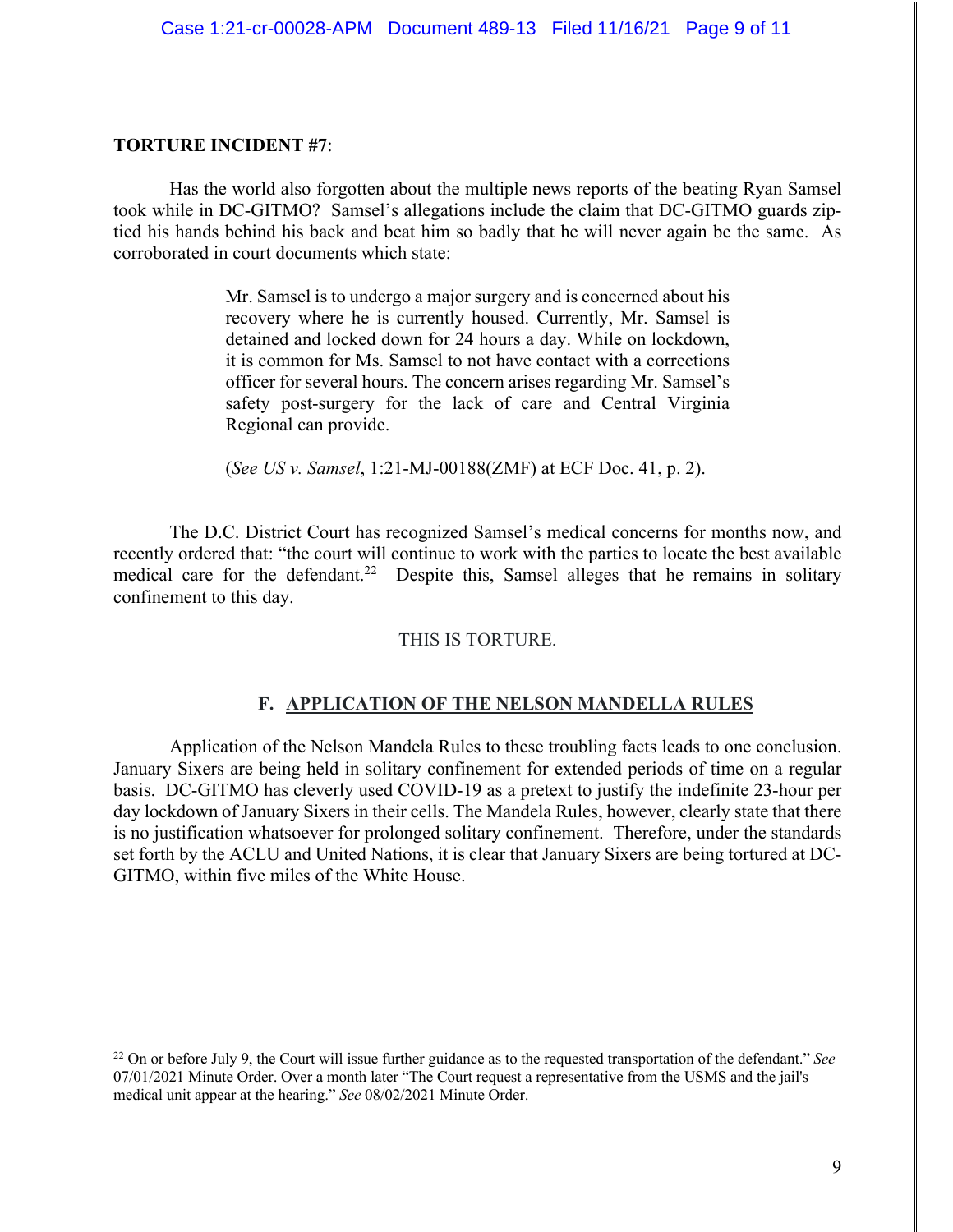# **G. APPLICATION OF SUPREME COURT PRECEDENT**

The Supreme Court of the United States has ruled that pretrial detainees, unlike convicted persons, cannot be punished at all, never mind maliciously and sadistically.23Despite this legal standard, and as demonstrated by the specific instances above, the reality is that in addition to prolonged solitary confinement, January Sixers are being beaten, denied medical treatment, denied regular shower access, as well as reasonable access to personal hygiene items. Therefore, under the standards set forth by the United States Supreme Court, it is clear that January Sixers constitutional rights are being violated at DC-GITMO, within five miles of the White House.

# **H. REQUEST FOR IMMEDIATE ASSISTANCE**

Attorney General Merrick Garland, whose office is a few blocks from the DC Jail, has failed to take any corrective action to stop the use of solitary confinement and other inhumane acts against January Sixers despite the multitude of voices, except from the main stream media, complaining about the plight of these American citizens. Make no mistake about it, Attorney General Garland's silence is an endorsement of these malicious and sadistic practices.

Moreover, these practices are being used to intimidate and extract cooperation and information from January Sixers for the benefit of the FBI's investigation and the benefit of DOJ's prosecution of January Sixers. And just last week, federal prosecutors announced that the trials in these cases won't begin until 2022, further punishing these detainees, whose sentence, if convicted, may be less than their time served if they were released pending trial.

We note that the Secretary of State Antony Blinken has recently called upon the United Nations to investigate racism in America,<sup>24</sup> yet Attorney General Garland has turned a blind eye to the rampant civil rights abuses occurring just a few blocks from his office.

Originally intended to be an "island outside the law" where terrorism suspects could be interrogated without restraint, the ACLU has reported that Guantánamo Bay has become an international symbol of injustice, abuse, and disregard for the rule of law.25Yet, the detainees at GITMO who are suspected terrorists responsible for the horrific attack on our country on September 11, 2001, seem to be treated much better than the detainees at DC-GITMO.

We therefore request your immediate assistance to investigate the inhumane conditions of confinement in DC-GITMO, as well as the use of torture against citizen detainees, which is unprecedented, unreasonable, unconstitutional, and wrong.

Nelson Mandela said that no one truly knows a nation until one has been inside its jails. And that a nation should not be judged by how it treats its highest citizens, but its lowest ones.

<sup>23</sup> *Kingsley v. Hendrickson,* 576 U.S. 389 (2015).

<sup>24</sup> https://www.worldtribune.com/biden-secretary-of-state-blinken-invites-un-to-set-up-racial-truth-commission-inamerica/

<sup>25</sup> https://www.aclu.org/issues/national-security/detention/guantanamo-bay-detention-camp